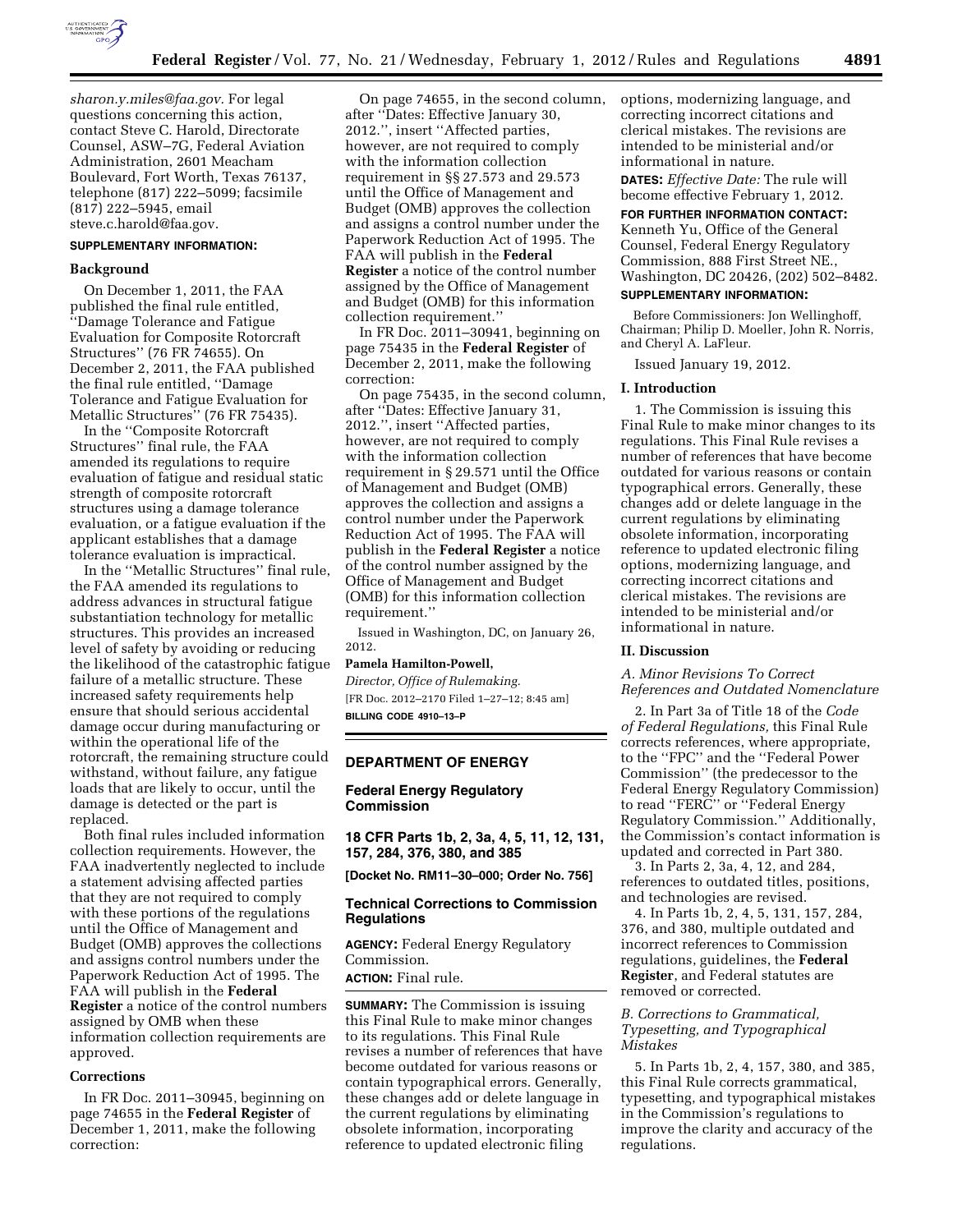# *C. Renumbering of Disjointed Section Numbering*

6. As a result of the deletions and corrections made to references to the Commission's regulations in this and previous rulemakings, the ordering and numbering of regulations in Part 5 are disjointed. This Final Rule corrects this problem.

## *D. Minor Revisions By Referencing to Web site Language*

7. Part 11 of the Commission's regulations pertain to annual charges. In § 11.2(b), reference is made to the outdated fee schedule for FY 2010. Therefore, in order to reference the most current fee schedule, the Final Rule removes outdated language from the regulations and replaces it with reference to the current language provided on the Commission's Web site.

### **III. Information Collection Statement**

8. Office of Management and Budget (OMB) regulations require OMB to approve certain information collection requirements imposed by agency rule.1 This Final Rule contains no new information collections and makes no changes to existing information collections that would require a formal OMB review.2 Therefore, the Commission will submit this Final Rule to OMB for informational purposes only.

## **IV. Environmental Analysis**

9. The Commission is required to prepare an Environmental Assessment or an Environmental Impact Statement for any action that may have a significant adverse effect on the human environment.3 Excluded from this requirement are rules that are clarifying, corrective, or procedural or that do not substantially change the effect of the

3*Regulations Implementing the National Environmental Policy Act of 1969,* Order No. 486, 52 FR 47,897 (Dec. 17, 1987), FERC Stats. & Regs., Regulations Preambles 1986–1990 ¶ 30,783 (1987). regulations being amended.4 Because this Final Rule only eliminates obsolete information, incorporates updated electronic filing options, clarifies ambiguous language, and corrects clerical and citation references, it is not an action that has a significant adverse effect on the human environment under the Commission's regulations implementing the National Environmental Policy Act of 1969. This rule is procedural in nature and therefore falls within this exception; consequently, no environmental consideration is necessary.

# **V. Regulatory Flexibility Act Certification**

10. The Regulatory Flexibility Act of 1980 (RFA) 5 generally requires a description and analysis of rules that will have significant economic impact on a substantial number of small entities. Because this Final Rule only provides clarification and corrects the Commission's regulations, the Commission does not anticipate that it will have an impact on any small entities. Therefore, the Commission certifies that this Final Rule will not have significant economic impact on a substantial number of small entities.

## **VI. Document Availability**

11. In addition to publishing the full text of this document in the **Federal Register**, the Commission provides all interested persons an opportunity to view and/or print the contents of this document via the Internet through the Commission's Web site (*[http://](http://www.ferc.gov)  [www.ferc.gov](http://www.ferc.gov)*) and in the Commission's Public Reference Room during normal business hours (8:30 a.m. to 5 p.m. Eastern Standard Time) at 888 First Street NE., Room 2A, Washington, DC 20426.

12. From the Commission's homepage on the Internet, this information is available in the Commission's document management system, eLibrary. The full text of this document is available on eLibrary in PDF and Microsoft Word format for viewing, printing, and/or downloading. To access this document in eLibrary, type the docket number excluding the last three digits of this document in the docket number field.

13. User assistance is available for eLibrary and the Commission's Web site during normal business hours from FERC Online Support at 1–866–208– 3676 (toll free) or 202–502–6652 (email at *[ferconlinesupport@ferc.gov](mailto:ferconlinesupport@ferc.gov)*), or the Public Reference Room at 202–502–

8371, TTY 202–502–8659 (email at *[public.referenceroom@ferc.gov](mailto:public.referenceroom@ferc.gov)*).

## **VII. Effective Date and Congressional Notification**

14. These regulations are effective on the date of issuance. In accordance with 5 U.S.C. 553(d)(3), the Commission finds that good cause exists to make this Final Rule effective immediately. It makes minor revisions with respect to matters of internal operations and is unlikely to affect the rights of persons appearing before the Commission. There is therefore no reason to make this rule effective at a later time.

15. The provisions of 5 U.S.C. 801 regarding Congressional review of final rules do not apply to this Final Rule because this Final Rule concerns agency procedure and practice and will not substantially affect the rights of nonagency parties.

16. The Commission is issuing this Final Rule without a period for public comment. Under 5 U.S.C. 553(b), notice and comment procedures are unnecessary where a rulemaking concerns only agency procedure and practice, or where the agency finds that notice and comment is unnecessary. This rule concerns only matters of agency procedure and will not significantly affect regulated entities or the general public.

### **List of Subjects**

# *18 CFR Part 1b*

Investigations.

## *18 CFR Part 2*

Administrative practice and procedure, Electric power, Natural gas, Pipelines, Reporting and recordkeeping requirements.

### *18 CFR Part 3a*

Classified information.

### *18 CFR Part 4*

Administrative practice and procedure, Electric power, Reporting and recordkeeping requirements, Water resources.

# *18 CFR Part 5*

Administrative practice and procedure, Electric power, Reporting and recordkeeping requirements.

### *18 CFR Part 11*

Administrative practice and procedure, Dams, Electric power, Public lands, Reporting and recordkeeping requirements, Water resources.

# *18 CFR Part 12*

Administrative practice and procedure, Dams, Electric power, Public

<sup>1</sup>*See* 5 CFR 1320.12.

<sup>2</sup>Two changes to Commission regulations are made to conform them to current Commission practice. First, the rule removes 18 CFR 4.34(b)(5)(iv) concerning new requests for water quality certification if an application to amend an existing license or an application to amend a pending application for a license would have a material adverse impact on the water quality in the discharge from the project or proposed project. The Commission has not enforced the information collection requirement in § 4.34(b)(5)(iv) for many years based on current practice and court precedent (*Alabama Rivers Alliance* v. *FERC,* 325 F.3d 290 (DC Cir. 2003)). Second, the modification to § 284.270 reflects current practice for submitting the required documentation since the telegraph is no longer used. Therefore, the changes to the regulations are being made to reflect current practice.

<sup>4</sup>*See* 18 CFR 380.4(a)(2).

<sup>5</sup> 5 U.S.C. 601–12.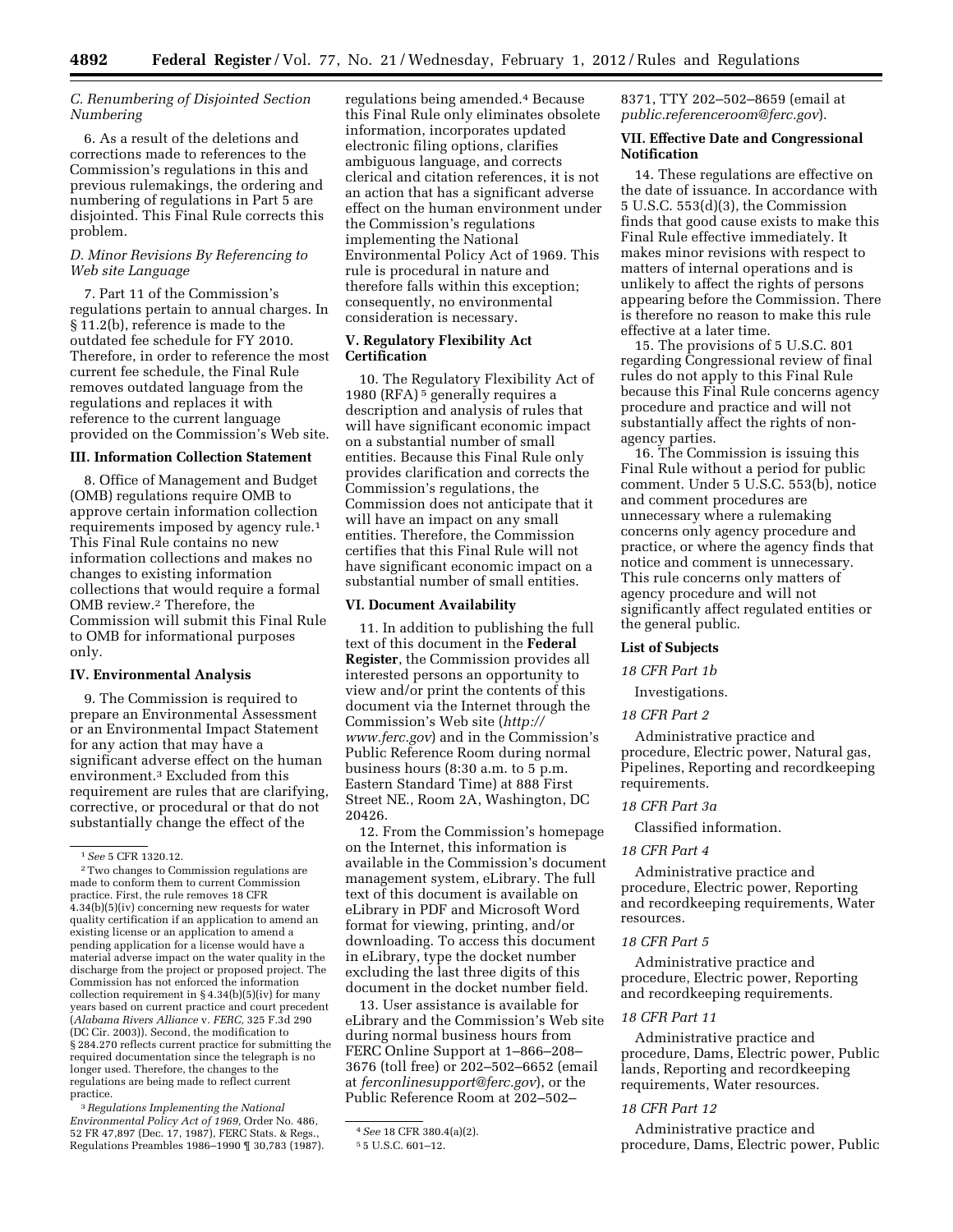lands, Reporting and recordkeeping requirements, Water resources.

# *18 CFR Part 131*

Accounting, Administrative practice and procedure, Electric power, Reporting and recordkeeping requirements.

### *18 CFR Part 157*

Administrative practice and procedure, Electric power, Natural gas, Pipelines, Reporting and recordkeeping requirements.

## *18 CFR Part 284*

Administrative practice and procedure, Electric power, Natural gas, Pipelines, Reporting and recordkeeping requirements.

# *18 CFR Part 376*

Administrative practice and procedure, Electric power, Natural gas, Pipelines, Reporting and recordkeeping requirements.

### *18 CFR Part 380*

Administrative practice and procedure, Electric power, Historic preservation, Natural gas, Natural resources, Pipelines, Reporting and recordkeeping requirements.

### *18 CFR Part 385*

Administrative practice and procedure, Electric power, Natural gas, Pipelines, Reporting and recordkeeping requirements.

By the Commission.

**Nathaniel J. Davis, Sr.,** 

*Deputy Secretary.* 

In consideration of the foregoing, the Commission is amending Parts 1b, 2, 3a, 4, 5, 11, 12, 131, 157, 284, 376, 380, and 385, Chapter I, Title 18, *Code of Federal Regulations,* as follows.

## **PART 1b—RULES RELATING TO INVESTIGATIONS**

■ 1. The authority citation for Part 1b is revised to read as follows:

**Authority:** 15 U.S.C. 717–717z, 3301– 3432; 16 U.S.C. 792–828c, 2601–2645; 42 U.S.C. 7101–7352; 49 U.S.C. 60502; 49 App. U.S.C. 1–85 (1988); E.O. 12009, 3 CFR 1978 Comp., p. 142.

■ 2. In § 1b.11, remove the last sentence.

■ 3. In § 1b.12, remove the last sentence.

■ 4. In § 1b.14(a), remove the phrase ''shall be made be the investigating officer'' and add the phrase ''shall be made by the investigating officer'' in its place.

# **PART 2—GENERAL POLICY AND INTERPRETATIONS**

■ 5. The authority citation for Part 2 is revised to read as follows:

**Authority:** 5 U.S.C. 601; 15 U.S.C. 717– 717z, 3301–3432; 16 U.S.C. 792–828c, 2601– 2645; 42 U.S.C. 4321–4370h, 7101–7352.

### **§ 2.1 [Amended]**

■ 6. In § 2.1:

 $\blacksquare$  a. In paragraph (a)(1)(xi)(E), remove the phrase "pursuant to  $\S 3.5(a)(26)$  of this subchapter''.

 $\blacksquare$  b. In paragraph  $(a)(1)(xi)(F)$ , correct the reference " $\S 3.75.302(j)$ " to read ''§ 385.2008''.

■ 7. In § 2.9, revise the last sentence of paragraph (a), and revise paragraph (b) to read as set forth below, and remove paragraph (c).

### **§ 2.9 Conditions in preliminary permits and licenses—list of and citations to ''P— '' and ''L—'' forms.**

(a)  $*$   $*$   $*$  The forms and their revisions are published on the Commission's Web site (*[www.ferc.gov/](http://www.ferc.gov/industries/hydropower/gen-info/comp-admin/l-forms.asp) [industries/hydropower/gen-info/comp](http://www.ferc.gov/industries/hydropower/gen-info/comp-admin/l-forms.asp)[admin/l-forms.asp](http://www.ferc.gov/industries/hydropower/gen-info/comp-admin/l-forms.asp)*).

(b) Forms currently in use may be obtained on the Commission's Web site or from Federal Energy Regulatory Commission, Washington, DC 20426.

### **§ 2.13 [Amended]**

■ 8. In § 2.13:

■ a. Redesignate paragraph (c) as paragraph (b).

■ b. In newly designated paragraph (b), remove the phrase ''including compliance with the Commission's 'Guidelines for the Protection of Natural, Historic, Scenic, and Recreational Values in the Design and Location of Rights-of-Way and Transmission Facilities' ''.

# **PART 3a—NATIONAL SECURITY INFORMATION**

■ 9. The authority citation for Part 3a is revised to read as follows:

**Authority:** 15 U.S.C. 717o; 16 U.S.C. 825h.

### **§§ 3a.1, 3a.12, and 3a.51 [Amended]**

■ 10. Remove the words "Federal Power Commission'' and add, in their place, the words ''Federal Energy Regulatory Commission'' in the following places: ■ a. Section 3a.1:

 $\blacksquare$  b. Section 3a.12(c)(2); and  $\blacksquare$  c. Section 3a.51(a).

### **§§ 3a.12, 3a.13, 3a.22, 3a.23, 3a.41, 3a.71, 3a.81 [Amended]**

■ 11. Remove the word "FPC" and add, in its place, the word ''FERC'' wherever it appears in the following places:

- $\blacksquare$  a. Section 3a.12(e);
- $\blacksquare$  b. Section 3a.13(a) and (f);
- c. Section 3a.22(a), (c), (d), (f)
- introductory text,  $(f)(2)$ , and  $(g)(3)(i)$ ;
- $\blacksquare$  d. Section 3a.23(a), (e), (f), and (i);
- $\blacksquare$  e. Section 3a.41(d);
- $\blacksquare$  f. Section 3a.71(c), (d) introductory text, and (d)(3); and
- $\blacksquare$  g. Section 3a.81(a), (c), (d), (e)
- introductory text, and (g).

# **§ 3a.23 [Amended]**

■ 12. In § 3a.23:

■ a. In paragraph (b), remove the words ''Office of the Secretary, Federal Power Commission, Washington, DC 20426'' and add the words ''Office of the Secretary, Federal Energy Regulatory Commission, Washington, DC 20426'' in their place. Footnote 1 in the phrase is also removed.

 $\blacksquare$  b. In paragraphs (b), (c), (g), and (h), remove the words ''FPC Review Committee'' and add, in their place, the words ''FERC Review Committee'' wherever they appear.

### **§ 3a.51 [Amended]**

■ 13. In § 3a.51(a), remove the words ''FPC Security Officer'' and add, in their place, the words ''FERC Security Officer''.

### **§ 3a.61 [Amended]**

 $\blacksquare$  14. In § 3a.61(c)(3), remove the words ''FPC Top Secret Control Officer'' and add, in their place, the words ''FERC Top Secret Control Officer''.

# **PART 4—LICENSES, PERMITS, EXEMPTIONS, AND DETERMINATION OF PROJECT COSTS**

■ 15. The authority citation for Part 4 is revised to read as follows:

**Authority:** 16 U.S.C. 792–828c, 2601– 2645; 42 U.S.C. 7101–7352.

## **§ 4.32 [Corrected]**

■ 16. In § 4.32:

■ a. In paragraph (a)(4)(i), correct the reference ''paragraph (a)(3)(ii)'' to read ''paragraph (a)(4)(ii)''.

■ b. In paragraph (c)(1), correct the words ''Every application for a licensee'' to read ''Every applicant for a license'' and correct the reference ''§ 4.38(b)(1)(vi)'' to read  $\frac{1}{5}$  4.38(b)(2)(vi)".

### **§ 4.34 [Amended]**

 $\blacksquare$  17. Remove § 4.34(b)(5)(iv).

# **§ 4.35 [Corrected]**

 $\blacksquare$  18. In § 4.35(a), correct the phrase ''the amendment to the applicant was filed'' to read ''the amendment to the application was filed''.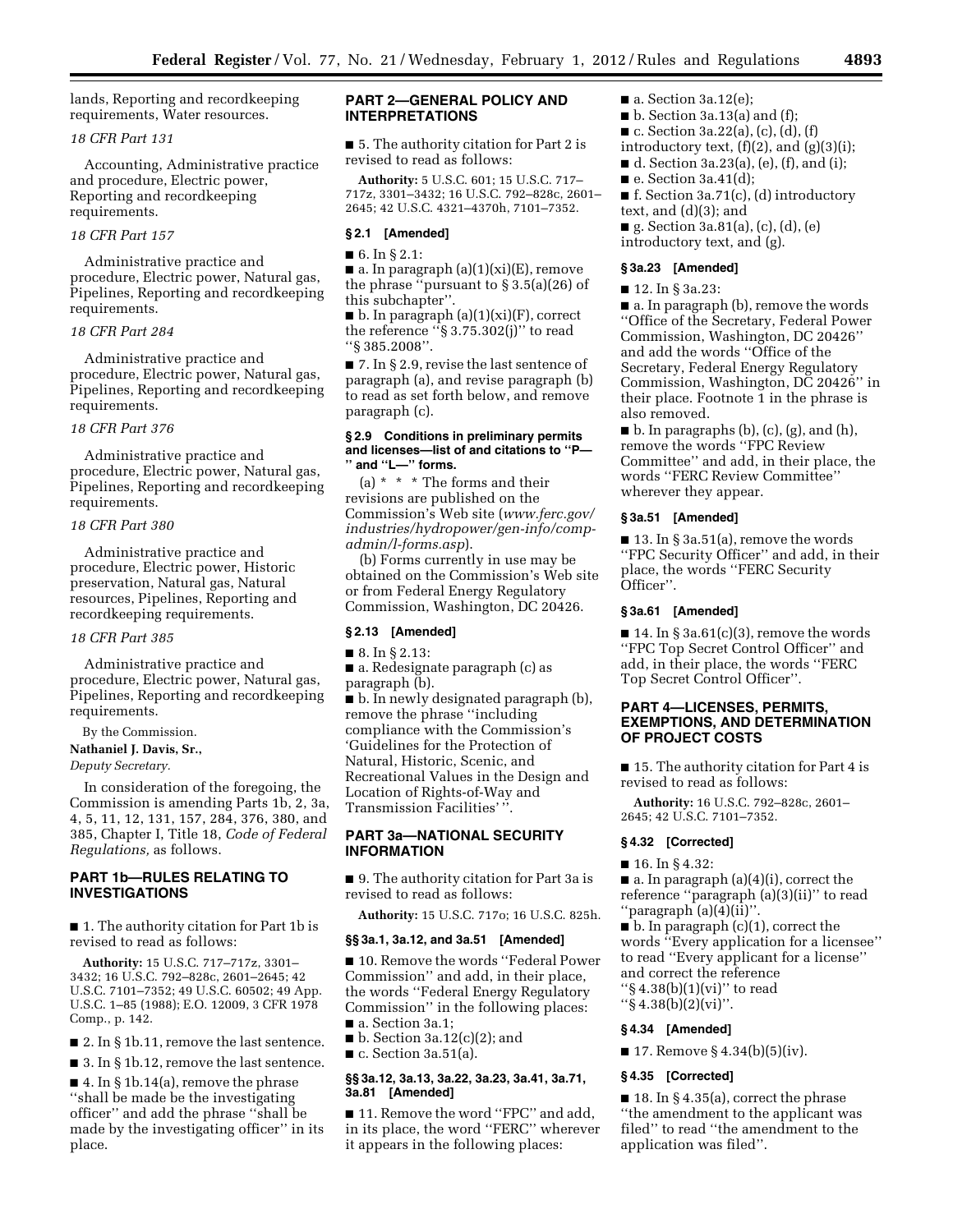### **§ 4.38 [Corrected]**

 $\blacksquare$  19. In § 4.38(a)(1), correct the reference ''paragraph (a)(4)'' to ''paragraph (a)(6)''.

# **§ 4.39 [Amended]**

 $\blacksquare$  20. In § 4.39, add the phrase "Each map must have:'' after the last sentence in paragraph (b) introductory text.

# **§ 4.81 [Amended]**

 $\blacksquare$  21. In § 4.81(b)(5), correct the reference ''paragraph (e)(3)'' to read ''paragraph (d)(3)(i)'' and add the words ''(FERC Form 587)'' after the words ''such lands must be identified on a completed land description form'' in the second sentence.

### **§ 4.106 [Corrected]**

■ 22. In § 4.106,

■ a. In paragraph (h) introductory text, remove the phrase ''is subject to the following provisions of 18 CFR part 12, as it may be amended'' and add, in its place, the phrase ''is subject to Part 12 of the Commission's regulations, part 12 of this title (as they may be amended from time to time)''.

■ b. Remove paragraphs (h)(1) through (h)(5).

■ c. In paragraph (i), add the heading ''*Article 9.''* to the beginning of the paragraph.

## **§ 4.201 [Corrected]**

 $\blacksquare$  23. In § 4.201(d)(1), correct the words ''If an applicant for license'' to read ''If an applicant for license amendment,'' correct the reference " $\S 385.207(c)(4)$ " to read ''§ 385.207'' and correct the term ''Division by Hydropower Licensing'' to read ''Division of Hydropower Compliance and Administration''.

## **§ 4.301 [Corrected]**

■ 24. In § 4.301(b), correct the reference "\\$ 4.38(b)(2)(iv)" to read "\\$ 4.38(c)(5)".

# **PART 5—INTEGRATED LICENSE APPLICATION PROCESS**

■ 25. The authority citation for Part 5 is revised to read as follows:

**Authority:** 16 U.S.C. 792–828c, 2601– 2645; 42 U.S.C. 7101–7352.

### **§ 5.17 [Corrected]**

 $\blacksquare$  26. In § 5.17(e)(1), correct the reference " $\S 4.38(b)(1)(vi)$ " to read  $``\S 4.38(b)(2)(vi)''$ .

# **§ 5.18 [Amended]**

■ 27. In § 5.18, remove the designation ''(2)'' from the paragraph following paragraph (b)(5)(ii)(H) and redesignate it as paragraph (b)(5)(iii).

# **PART 11—ANNUAL CHARGES UNDER PART I OF THE FEDERAL POWER ACT**

■ 28. The authority citation for Part 11 is revised to read as follows:

**Authority:** 16 U.S.C. 792–828c; 42 U.S.C. 7101–7352.

### **§ 11.2 [Amended]**

 $\blacksquare$  29. In § 11.2(b), remove the words "as set out in Appendix A of this part'' and add, in their place, the words ''as set out on the Commission's Web site (*[http://](http://www.ferc.gov) [www.ferc.gov](http://www.ferc.gov)*)''.

# **Appendix A to Part 11 [Removed]**

■ 30. Remove Appendix A to Part 11— Fee Schedule for FY 2010.

# **PART 12—SAFETY OF WATER POWER PROJECTS AND PROJECT WORKS**

■ 31. The authority citation for Part 12 is revised to read as follows:

**Authority:** 16 U.S.C. 792–828c; 42 U.S.C. 7101–7352; E.O. 12009, 3 CFR 1978 Comp., p. 142.

# **§ 12.4 [Corrected]**

 $\blacksquare$  32. In § 12.4(a), correct the words ''Director of the Office of Energy Projects Licensing'' to read ''Director of the Office of Energy Projects''.

# **PART 131—FORMS**

■ 33. The authority citation for Part 131 is revised to read as follows:

**Authority:** 16 U.S.C. 792–828c, 2601–2645; 31 U.S.C. 9701; 42 U.S.C. 7101–7352.

### **§ 131.70 [Corrected]**

■ 34. In § 131.70, correct the reference ''§ 11.24'' to read ''§ 11.6''.

# **PART 157—APPLICATIONS FOR CERTIFICATES OF PUBLIC CONVENIENCE AND NECESSITY AND FOR ORDERS PERMITTING AND APPROVING ABANDONMENT UNDER SECTION 7 OF THE NATURAL GAS ACT**

■ 35. The authority citation for Part 157 is revised to read as follows:

**Authority:** 15 U.S.C. 717–717z.

### **§ 157.6 [Corrected]**

■ 36. In § 157.6(a)(5), correct the reference ''§§ 385.213 and 385.214'' to read ''§§ 385.215 and 385.216''.

## **§ 157.21 [Corrected]**

■ 37. In § 157.21(a)(1), correct the reference ''33 U.S.C. 127.007'' to read ''33 CFR 127.007''.

# **§ 157.37 [Corrected]**

■ 38. In § 157.37, correct the word ''necessity'' to read ''necessary''.  $\blacksquare$  39. In § 157.205, correct the first sentence of paragraph (e)(1) to read as follows:

### **§ 157.205 Notice procedure.**

\* \* \* \* \* (e) Any person or the Commission's staff may file a protest prior to the deadline. \* \* \*

\* \* \* \* \* **PART 284—CERTAIN SALES AND** 

# **TRANSPORTATION OF NATURAL GAS UNDER THE NATURAL GAS POLICY ACT OF 1978 AND RELATED AUTHORITIES**

■ 40. The authority citation for Part 284 is revised to read as follows:

**Authority:** 15 U.S.C. 717–717z, 3301– 3432; 42 U.S.C. 7101–7352; 43 U.S.C. 1331– 1356.

### **§ 284.102 [Amended]**

 $\blacksquare$  41. In § 284.102(c), remove the phrase ''and § 284.106''.

### **§ 284.122 [Corrected]**

 $\blacksquare$  42. In § 284.122(a), correct the words ''Subject to paragraphs (d) and (e) of this section'' to read ''Subject to paragraph (d) of this section''.

### **§ 284.270 [Amended]**

■ 43. In § 284.270:

■ a. In paragraph (a) introductory text, remove the word ''telegraph'' and add, in its place, the words ''email, facsimile''.

■ b. In paragraphs (b) introductory text and (c) introductory text, remove the word ''telegram'' and add, in its place, the words ''email, facsimile''.

## **PART 376—ORGANIZATION, MISSION, AND FUNCTIONS; OPERATIONS DURING EMERGENCY CONDITIONS**

■ 44. The authority citation for Part 376 continues to read as follows:

**Authority:** 5 U.S.C. 553; 42 U.S.C. 7101– 7352; E.O. 12009, 3 CFR 1978 Comp., p. 142

### **§ 376.209 [Corrected]**

 $\blacksquare$  45. In § 376.209(e) introductory text, correct the reference ''section 6(e) of the Interstate Commerce Act'' to read ''section 6(3) of the Interstate Commerce Act''.

# **PART 380—REGULATIONS IMPLEMENTING THE NATIONAL ENVIRONMENTAL POLICY ACT**

■ 46. The authority citation for Part 380 is revised to read as follows: